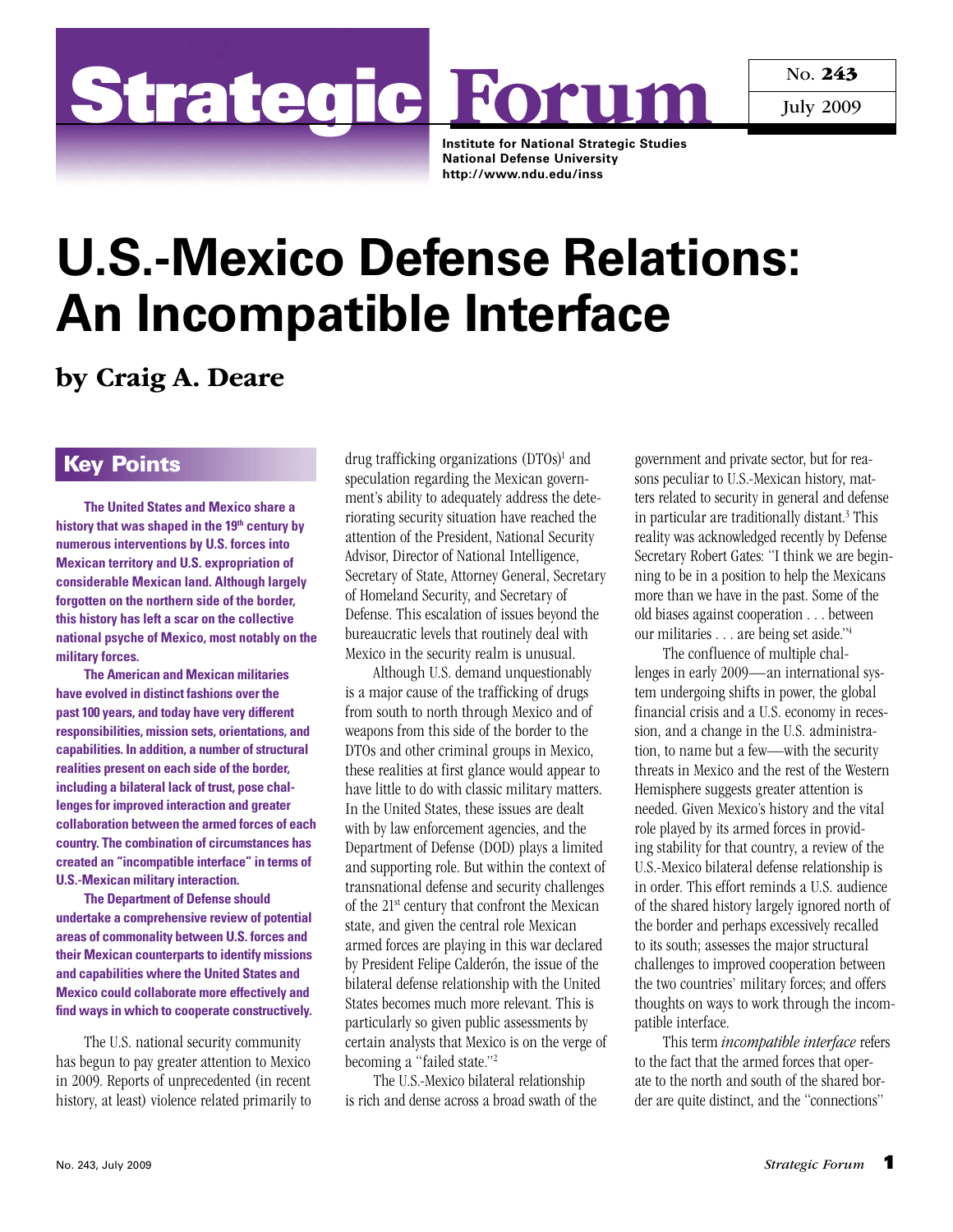| <b>Report Documentation Page</b>                                                                                                                                                                                                                                                                                                                                                                                                                                                                                                                                                                                                                                                                                                                                                                                                                                   |                             |                              |                                                     | Form Approved<br>OMB No. 0704-0188                 |                           |
|--------------------------------------------------------------------------------------------------------------------------------------------------------------------------------------------------------------------------------------------------------------------------------------------------------------------------------------------------------------------------------------------------------------------------------------------------------------------------------------------------------------------------------------------------------------------------------------------------------------------------------------------------------------------------------------------------------------------------------------------------------------------------------------------------------------------------------------------------------------------|-----------------------------|------------------------------|-----------------------------------------------------|----------------------------------------------------|---------------------------|
| Public reporting burden for the collection of information is estimated to average 1 hour per response, including the time for reviewing instructions, searching existing data sources, gathering and<br>maintaining the data needed, and completing and reviewing the collection of information. Send comments regarding this burden estimate or any other aspect of this collection of information,<br>including suggestions for reducing this burden, to Washington Headquarters Services, Directorate for Information Operations and Reports, 1215 Jefferson Davis Highway, Suite 1204, Arlington<br>VA 22202-4302. Respondents should be aware that notwithstanding any other provision of law, no person shall be subject to a penalty for failing to comply with a collection of information if it<br>does not display a currently valid OMB control number. |                             |                              |                                                     |                                                    |                           |
| <b>1. REPORT DATE</b><br><b>JUL 2009</b>                                                                                                                                                                                                                                                                                                                                                                                                                                                                                                                                                                                                                                                                                                                                                                                                                           | 2. REPORT TYPE              |                              | <b>3. DATES COVERED</b><br>00-00-2009 to 00-00-2009 |                                                    |                           |
| <b>4. TITLE AND SUBTITLE</b>                                                                                                                                                                                                                                                                                                                                                                                                                                                                                                                                                                                                                                                                                                                                                                                                                                       |                             |                              |                                                     | 5a. CONTRACT NUMBER                                |                           |
| U.S.-Mexico Defense Relations: An Incompatible Interface. (Strategic<br>Forum, Number 243, July 2009)                                                                                                                                                                                                                                                                                                                                                                                                                                                                                                                                                                                                                                                                                                                                                              |                             |                              |                                                     | <b>5b. GRANT NUMBER</b>                            |                           |
|                                                                                                                                                                                                                                                                                                                                                                                                                                                                                                                                                                                                                                                                                                                                                                                                                                                                    |                             |                              |                                                     | 5c. PROGRAM ELEMENT NUMBER                         |                           |
| 6. AUTHOR(S)                                                                                                                                                                                                                                                                                                                                                                                                                                                                                                                                                                                                                                                                                                                                                                                                                                                       |                             |                              |                                                     | <b>5d. PROJECT NUMBER</b>                          |                           |
|                                                                                                                                                                                                                                                                                                                                                                                                                                                                                                                                                                                                                                                                                                                                                                                                                                                                    |                             |                              |                                                     | 5e. TASK NUMBER                                    |                           |
|                                                                                                                                                                                                                                                                                                                                                                                                                                                                                                                                                                                                                                                                                                                                                                                                                                                                    |                             |                              |                                                     | 5f. WORK UNIT NUMBER                               |                           |
| 7. PERFORMING ORGANIZATION NAME(S) AND ADDRESS(ES)<br>National Defense University, Center for Technology and National Security<br>Policy, Washington, DC, 20319                                                                                                                                                                                                                                                                                                                                                                                                                                                                                                                                                                                                                                                                                                    |                             |                              |                                                     | 8. PERFORMING ORGANIZATION<br><b>REPORT NUMBER</b> |                           |
| 9. SPONSORING/MONITORING AGENCY NAME(S) AND ADDRESS(ES)                                                                                                                                                                                                                                                                                                                                                                                                                                                                                                                                                                                                                                                                                                                                                                                                            |                             |                              |                                                     | 10. SPONSOR/MONITOR'S ACRONYM(S)                   |                           |
|                                                                                                                                                                                                                                                                                                                                                                                                                                                                                                                                                                                                                                                                                                                                                                                                                                                                    |                             |                              |                                                     | <b>11. SPONSOR/MONITOR'S REPORT</b><br>NUMBER(S)   |                           |
| 12. DISTRIBUTION/AVAILABILITY STATEMENT<br>Approved for public release; distribution unlimited                                                                                                                                                                                                                                                                                                                                                                                                                                                                                                                                                                                                                                                                                                                                                                     |                             |                              |                                                     |                                                    |                           |
| <b>13. SUPPLEMENTARY NOTES</b>                                                                                                                                                                                                                                                                                                                                                                                                                                                                                                                                                                                                                                                                                                                                                                                                                                     |                             |                              |                                                     |                                                    |                           |
| 14. ABSTRACT                                                                                                                                                                                                                                                                                                                                                                                                                                                                                                                                                                                                                                                                                                                                                                                                                                                       |                             |                              |                                                     |                                                    |                           |
| <b>15. SUBJECT TERMS</b>                                                                                                                                                                                                                                                                                                                                                                                                                                                                                                                                                                                                                                                                                                                                                                                                                                           |                             |                              |                                                     |                                                    |                           |
| 16. SECURITY CLASSIFICATION OF:<br>17. LIMITATION OF                                                                                                                                                                                                                                                                                                                                                                                                                                                                                                                                                                                                                                                                                                                                                                                                               |                             |                              |                                                     | 18. NUMBER                                         | 19a. NAME OF              |
| a. REPORT<br>unclassified                                                                                                                                                                                                                                                                                                                                                                                                                                                                                                                                                                                                                                                                                                                                                                                                                                          | b. ABSTRACT<br>unclassified | c. THIS PAGE<br>unclassified | <b>ABSTRACT</b><br>Same as<br><b>Report (SAR)</b>   | OF PAGES<br>12                                     | <b>RESPONSIBLE PERSON</b> |

**Standard Form 298 (Rev. 8-98)**<br>Prescribed by ANSI Std Z39-18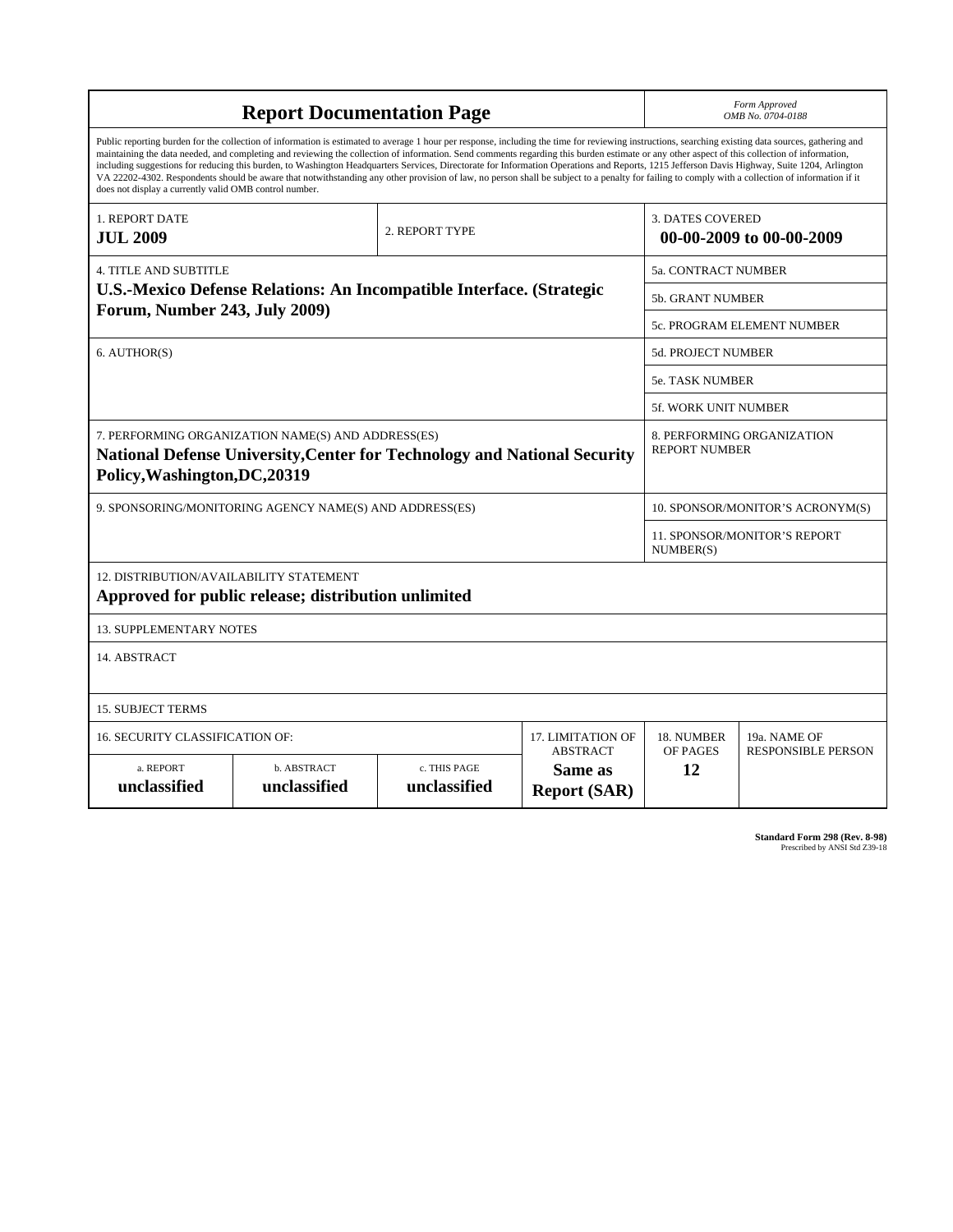between them are incongruent. They both conceive of, send, and receive "signals" in distinct fashions, with neither of the two being "correct" in and of themselves. Despite being neighbors, their origins, circumstances, and shared history have caused them to evolve in different fashions, resulting in quite dissimilar organizational cultures, responsibilities, missions, orientations, and capabilities.

#### **Brief History**

While it is unnecessary to explain to a Mexican audience why relations between the armed forces of both countries are strained—virtually every Mexican schoolchild is taught the events of 1836, 1846–1847, 1914, and 1917, the key dates of U.S. interventions against Mexican sovereignty—the reverse is not true in the United States. Only a small percentage of U.S. citizens are aware of what actions the U.S. Army and Navy performed in those years. And while the following events are ancient history for a U.S. audience, they formed a deep scar on the Mexican national psyche:

■ The current U.S. state of Texas was an integral part of the nation-state of Mexico upon its formal independence from Spain in 1822. Texas became an independent republic in 1836 and was integrated as a U.S. state in 1845; neither of these events was formally recognized by the government of Mexico at that time.

■ The U.S. Congress declared war on Mexico in May 1846, and U.S. forces operated in Mexico for more than 18 months, including the occupation of Mexico City. The Treaty of Guadalupe Hidalgo (signed in February 1848) ended that war. In addition to Texas, approximately two-thirds of Mexico's former territory (the present-day states of California, Arizona, New Mexico, Nevada, Utah, and portions of Colorado and Wyoming) was ceded to the United States, which paid \$15 million to Mexico for war costs and reparations.

■ Admiral Frank Friday Fletcher led the occupation of Veracruz (often referred to

in Mexico as the Second U.S. Intervention) from April through November 1914. This action was ordered in response to the Tampico Affair.<sup>5</sup>

■ Brigadier General John J. "Black Jack" Pershing led an expeditionary force of approximately 10,000 soldiers into northern Mexico (an event known in Mexico as the Punitive Expedition and the Third U.S. Intervention) for approximately 11 months (March 1916 to February 1917). The campaign was in retaliation for a raid by forces of Francisco "Pancho" Villa on U.S. territory in New Mexico.

#### the officer corps of the Mexican army and navy have deeply ingrained into their professional ethos both the truth and myths of the attacks on their homeland by the invaders from the north

In the Mexican mind, these armed episodes combine with the perception of constant additional intrusions and affronts of all types—political, economic, social, cultural, and so forth. Perhaps the expression that best captures the Mexican sentiment is attributed to former general and president of Mexico, Porfirio Diaz: "Poor Mexico; so far from God, so close to the United States." The reality that Mexico cannot escape its history or its geography is a fundamental element of this bilateral equation; the additional reality that the vast majority of U.S. citizens are largely unaware of these facts adds salt to a still open wound.

If it is true that the average Mexican citizen is aware of these historical events, the fact is that members of the Mexican armed forces are even more acutely attuned to them. The officer corps of the army and navy have deeply ingrained into their pro-

fessional ethos both the truth and myths of the attacks on their homeland by the invaders from the north. The additional fact that students from the army and naval military academies, the *Heróico Colegio Militar* and the *Heróica Escuela Naval Militar*, respectively, were involved in and suffered casualties from the U.S. actions exacerbates the scars. The most hallowed location in the *Heróico Colegio Militar* is dedicated to the *Niños Héroes* (Child Heroes), six cadets who died during the defense of Chapultepec Castle, the site of the military academy in 1847. And the formal education of the army officer corps further embeds the actions of an invading U.S. Army into the military professional culture. This historical baggage has long made the thought of cooperating with members of the armed forces responsible for expropriating their national territory unpleasant at best, unthinkable for some.

This background may help explain the Mexican military's reluctance to have a close and friendly relationship with the United States. The fact that the Mexican military is primarily focused on defense and internal security matters (as required by the constitution)<sup>6</sup> while the U.S. Armed Forces are oriented toward external threats and warfighting provides limited opportunities for collaboration. Nonetheless, a cursory historical review from 1940 onward indicates that despite the legacy of divergent visions of defense, the military relationship has been changing in a gradual yet positive fashion.

Mexican cooperation and collaboration in defense matters began during World War II. President Lázaro Cárdenas (famous for expropriating U.S. oil interests in Mexico just years before in 1938) offered President Franklin Roosevelt Mexican support in the event of an attack on the Americas, including military cooperation and use of Mexican territory and bases for U.S. forces.<sup>7</sup> Among other tangible results, this offer led to the creation of the Joint Mexican–United States Defense Commission in February 1942. As stated in U.S. Executive Order 9080, "The purposes of the Commission shall be to study problems relating to the common defense of the United States and Mexico, to consider broad plans for the defense of Mexico and adjacent

**Dr. Craig A. Deare is Professor of National Security Affairs in the Center for Hemispheric Defense Studies at the National Defense University. Comments may be directed to dearec@ndu.edu..**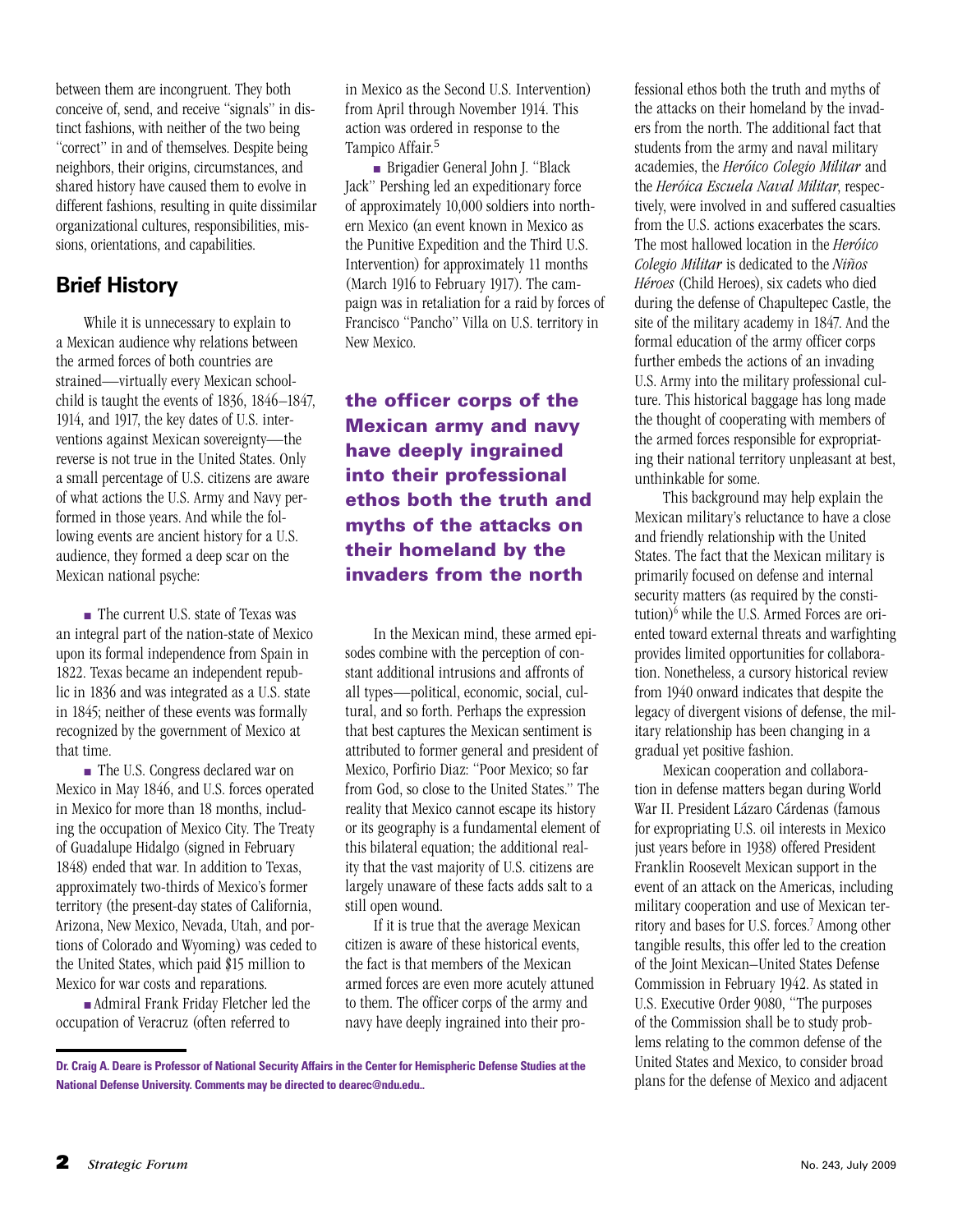areas of the United States, and to propose to the respective governments the cooperative measures which, in its opinion should be adopted."8 But the most noteworthy example of combined efforts during the war involves the 201st Fighter Squadron of the Mexican Expeditionary Air Force in the Philippines. Pilots from Mexico trained in the United States and flew combat missions in P–47s. Following the war, Mexico joined with other regional actors to form the Inter-American Treaty of Reciprocal Assistance of 1947 (better known as the Rio Treaty).<sup>9</sup> These cases demonstrate that when the Mexican government perceives a threat to its security, it is capable of forming an alliance—albeit a limited and temporary one—to protect its interests.

However, following the war, the bilateral defense relationship returned to its traditional distant and guarded state. The United States became immersed in the Cold War, and for its part Mexico turned to internal matters related to political, economic, and social development. Not until the early 1990s, during the administration of President Carlos Salinas de Gortari, did there begin a gradual but notable change, characterized by greater economic interests and closer trade ties with the United States and culminating in the North American Free Trade Agreement. In the defense arena, the last general officer to serve as U.S. Defense Attaché, Brigadier General Joseph Stringham, USA, established a positive relationship with both the defense and navy ministries. Whether this improvement was due to Stringham's personality or to guidance from the Mexican presidency to foster closer ties is not known. Nonetheless, it is apparent that in subtle but clear ways, the relationship began to thaw.

Beyond question, however, the major transformative period occurred between 1995 and 1997, when the two Secretaries of Defense, William J. Perry and General Enrique Cervantes Aguirre, established a professional and personal relationship. The leaders met in late 1994 during a visit by General Cervantes to the Pentagon, during which he invited Secretary Perry to visit Mexico. Although other such invitations had almost certainly been issued to U.S. Defense secretaries, this was the first to be accepted.

Secretary Perry's interest in the region was exemplified by his conceiving and hosting the first Defense Ministerial of the Americas in Williamsburg, Virginia, in August 1995. In October 1995, Secretary Perry made the first-ever visit of a U.S. Defense secretary to Mexico, a fact that reinforces the distant nature of the traditional relationship. During that visit, in addition to meeting with President Ernesto Zedillo and Navy Secretary Admiral Lorenzo Franco, Secretary Perry stayed at General Cervantes' guest house on Campo Militar No. 1. This warm and hospitable treatment by General Cervantes contributed to the growth of the relationship between the two men.

During that visit, Secretary Perry proposed and General Cervantes agreed to the establishment of the U.S.-Mexico Bilateral Working Group (BWG), an entity that would include the participation of the U.S. Defense and State Departments and of the Mexican defense, navy, and foreign ministries. A key to the initial success of the BWG was the high-level attention given to the effort; Secretary Perry charged Principal Deputy Under Secretary of Defense for Policy Jan Lodal as the U.S. leader, and Juan Rebolledo Gout, the Under Secretary for Bilateral Relations of the Foreign Relations Ministry, was designated as the Mexican lead. This was a necessary condition for Mexico to ensure that the interactions between the two militaries were overseen by foreign affairs specialists much better versed in U.S. policies than either *Defensa* or *Marina* (the defense or navy ministry). This move was mirrored on the U.S. side by including Dennis Hays, the director of the Office of Mexican Affairs at the Department of State. A number of sub–working groups were established, including counternarcotics, disaster relief, education and training, and technology, and significant coordination efforts began at the first BWG meeting hosted in San Antonio, Texas, in December 1995. General Cervantes was invited for a reciprocal visit to the United States in May 1996, during which several initiatives for cooperation were established, including the concept of transferring up to 73 UH–1H helicopters to the Mexican air force under

excess defense articles<sup>10</sup> authority to provide Mexican special forces with greater mobility.

From 1995 to 1997, progress was made in several aspects (in particular in the area of training), and relations reached significant levels of cooperation. It was not easily accomplished, requiring sustained attention by senior DOD officials. However, with the departure of Secretary Perry in January 1997, the BWG effort lost senior-level interest and attention on the U.S. side. Despite the efforts of action officers in the Office of the Secretary of Defense (OSD), Joint Staff, and Service staffs, the bilateral relationship gradually began to return to that of distant neighbors. Evidence of this trend was seen by Mexico's return of the helicopters to the United States in 1999, characterizing them as "junk." This return to the status quo ante continued from 1997 through 2001, with relations perhaps best described as polite but cool. Secretary William Cohen did not visit Mexico during his tenure; other priorities emerged, and the BWG gradually fell into disuse, with the last meeting held in March 2000.

the major transformative period occurred between 1995 and 1997, when the two Secretaries of Defense, William J. Perry and General Enrique Cervantes Aguirre, established a professional and personal relationship

Presidential elections in both countries coincided in 2000, and a change of administrations and political parties occurred on both sides of the border with the victories of Vicente Fox and George W. Bush. Fox's election was historic in that the National Action Party (*Partido Accion Nacional*, or PAN) trumped the Institutional Revolutionary Party (*Partido Revolucionario Institucional*, or PRI), breaking the PRI's 70-year hold on the executive branch. With George W. Bush's victory in November, expectations were raised on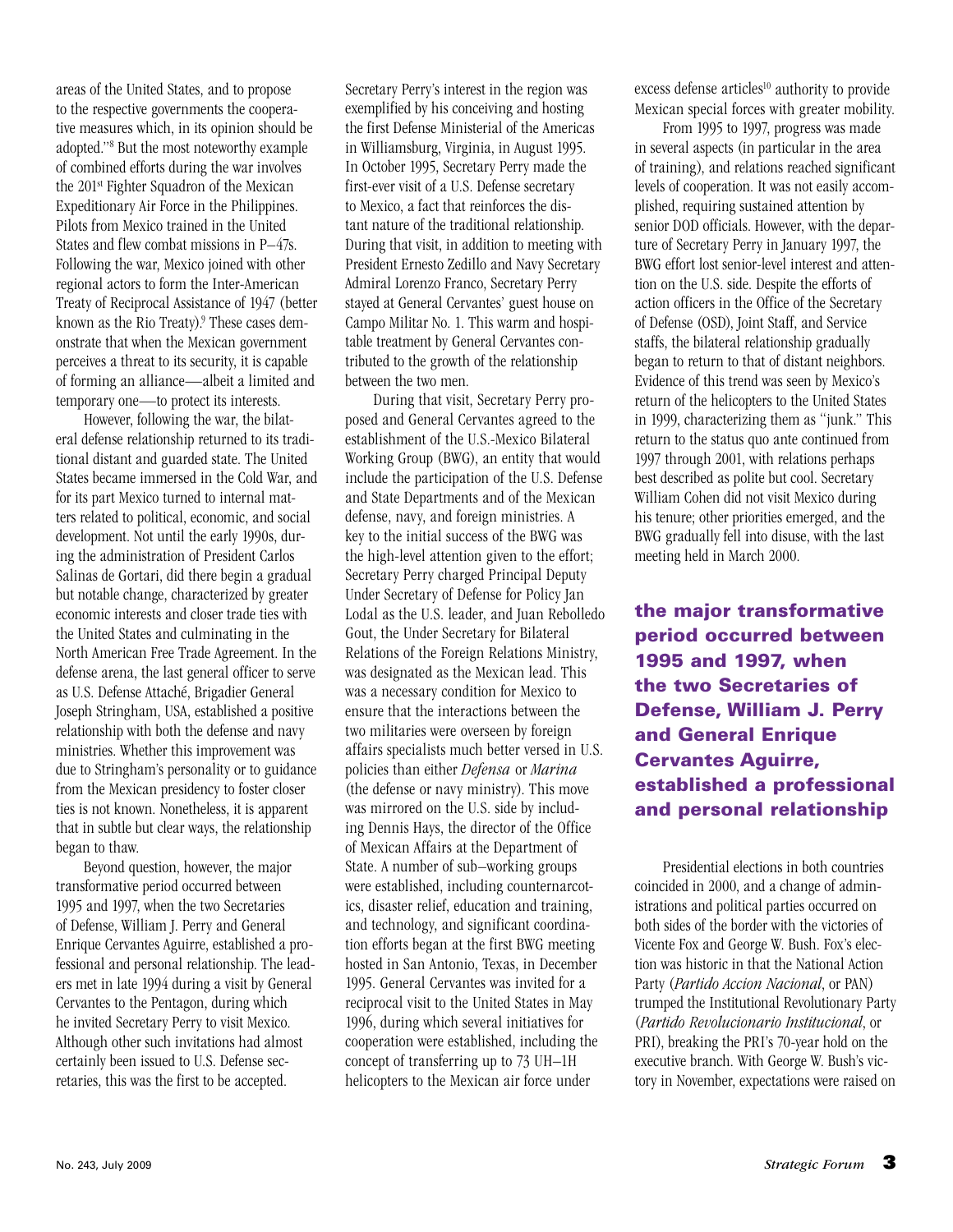both sides of the border for improved bilateral relations. There were positive signs from the United States, with President Bush breaking with tradition by going to Mexico for his first foreign visit. Discussions between the two presidents about a common energy policy, immigration reform, and counterdrug policy were suggestive of a fundamental change in the status quo; expectations were raised, particularly in Mexico. And then the tragic events of September 11, 2001, occurred, and the world changed.

#### **The Post-9/11 Environment**

The changes to the U.S. national security structure following the 9/11 attacks are well known: the creation of the Department of Homeland Security, establishment of the Office of the Director of National Intelligence, and within the Pentagon, the elevation of intelligence to the Under Secretary of Defense for Intelligence, creation of the Assistant Secretary of Defense for Homeland Defense, and formation of U.S. Northern Command (USNORTHCOM). Many bilateral issues were "securitized"—in particular, the key issues of free trade and migration—reigniting tensions between the two neighbors. In the defense arena, the establishment of USNORTHCOM,

the tradition of Mexican military noninvolvement in external military actions is as ingrained as the U.S. military noninvolvement in domestic law enforcement as proscribed by posse comitatus, and for a similar reason: national law

another regional combatant command in the Pentagon's Unified Command Plan (UCP), caused concern in Mexico. Although USNORTHCOM's main mission was (and

remains) the internal defense of the national territory of the United States, a secondary mission was theater security cooperation with neighboring countries Mexico and Canada. Prior to the UCP change, both Mexico and Canada were "unassigned" to any regional combatant command's area of responsibility. In the case of Mexico, its limited security assistance funds had been managed by U.S. Southern Command (USSOUTHCOM) in Miami. But policy matters were left to relationships between the two Mexican secretariats—*Secretaría de la Defensa Nacional* (army and air force) and the *Secretaría de Marina* (navy)—and OSD, as well as directly with the Service chiefs (Chief of Staff of the Army and Chief of Naval Operations, respectively). The fact that the U.S. Government created USNORTHCOM without consulting as meaningfully and collaboratively with its neighbors as they would have liked troubled both Mexican and Canadian leaders. This displeasure manifested itself in large part in the Mexican press, which published articles raising concerns of being "assigned" to USNORTHCOM and of falling within USNORTHCOM's area of responsibility. Defense secretary General Clemente Vega García testified before the Mexican congress that Mexico would not participate in USNORTHCOM's operations or programs.

General Vega was simply reiterating some of the fundamental tenets of Mexico's unwritten principles regarding its defense relations with other countries. These principles have evolved over time and are the result of Mexico's interactions with external actors during the 18th and 19th centuries, and have been reinforced by its unique political development during the 20<sup>th</sup> century. They are guided in large part by the Mexican constitution of 1917, itself a product of the Mexican Revolution (1910–1917). Article 89, which establishes the faculties and duties of the president, further delineates the fundamental tenets of foreign policy for which the president is responsible. In his conduct of the nation's foreign policy, the president will "observe the following normative principles: the self determination of peoples; non-intervention; peaceful resolution of controversies; and the proscription of threat or use of force in international

relations."11 As Mexico's military evolved along with the rest of the country's political, economic, and social institutions, its role as an actor loyal to the governing party reinforced its focus on matters of defense and internal security.12 Four outstanding characteristics of that focus include:

■ nonparticipation in military alliances (World War II was an exception)

■ nonparticipation in international peacekeeping operations

■ noninvolvement in external military operations (requires senate approval) $13$ 

■ no presence of foreign troops on national territory (requires senate approval).14

Despite the history and tradition, President Calderón's election in 2006 has brought a decidedly positive shift in the Mexican military's disposition toward its U.S. counterparts. Given that the navy has routinely been more open and willing to engage with the United States, it is no surprise that they continue to do so.<sup>15</sup> What is encouraging is President Calderón's recent support for *Marina*'s participation in the 50<sup>th</sup> anniversary of the UNITAS naval exercise, as well as the Mexican senate's formal authorization of that participation. More surprising and more encouraging are recent signs that *Defensa* is also willing to engage more actively, in particular with USNORTHCOM.

Thus, the Mexican military's limited interaction with its U.S. counterparts is a function of both of the militaries' cultures as well as the countries' political underpinnings. The tradition of Mexican military noninvolvement in external military actions is as ingrained as the U.S. military noninvolvement in domestic law enforcement as proscribed by posse comitatus, and for a similar reason: national law. In both cases, decisions by the national legislature would be required to overturn statutes that were enacted for sound reasons based upon the realities of each country at given points in time.

#### **Structural Challenges**

Despite the weight of history and fundamental differences between the two countries, the reality is that levels of cooperation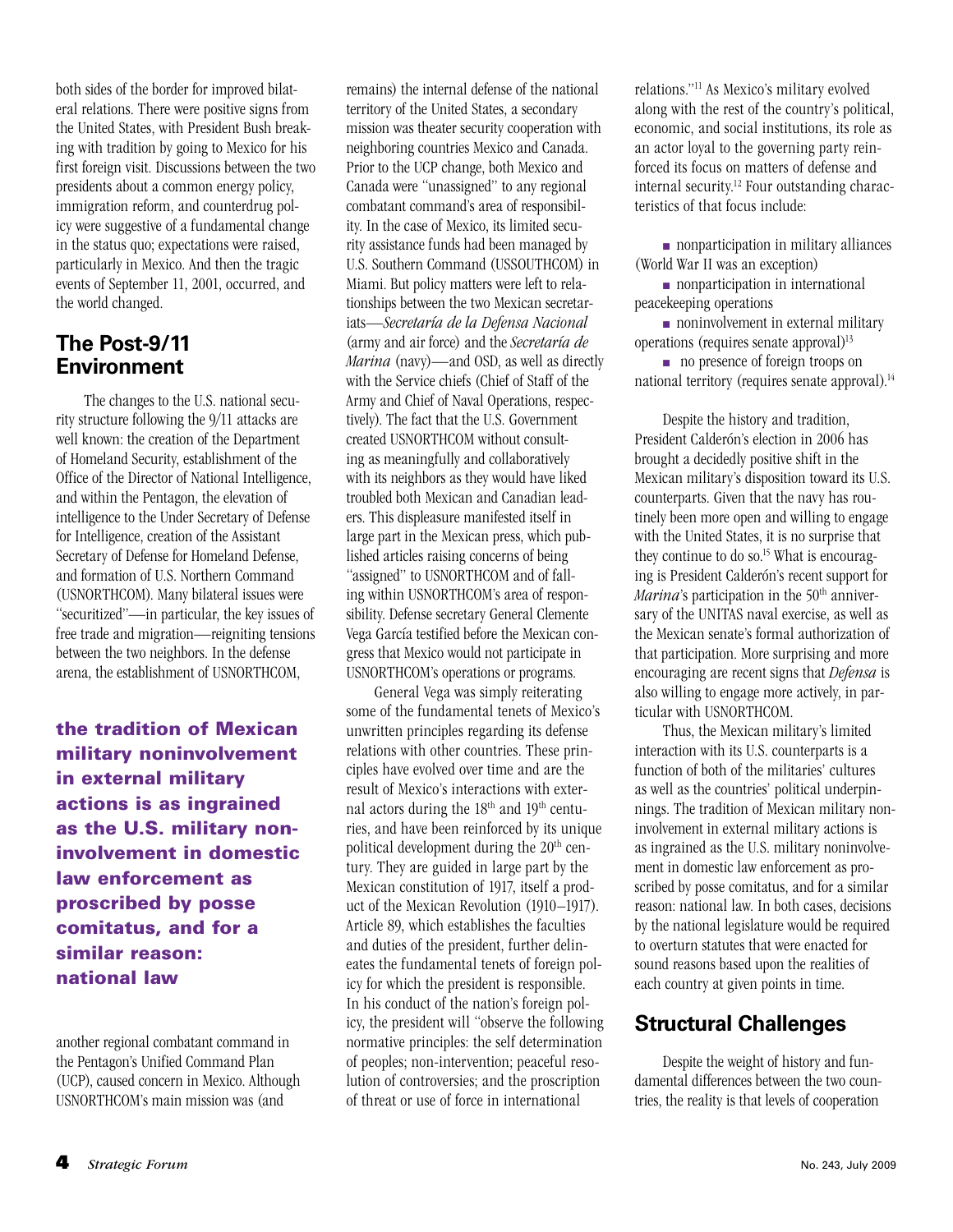between the Pentagon and the two secretaries in Mexico have improved over the last 15 years. However, a number of structural realities remain in each country that create obstacles to more effective cooperation. These impediments suggest that the likelihood of change significant enough to make a real difference in Mexico's military capability to conduct counter-DTO operations more effectively

#### the underfunding of the military puts Mexican forces at a distinct disadvantage when interacting with their American counterparts because of the tremendous asymmetry in operational capability

is small. Nonetheless, given the importance of Mexico's security to the United States, a greater effort to collaborate must be taken.

*Mexican Obstacles to Cooperation*. Mexico has five significant obstacles to overcome to improve links with its U.S. counterparts: the continued existence of two service secretaries rather than a unified defense ministry; inadequate budgeting for the military realities of the country; lack of properly trained civilian leaders to exercise effective policy control over the two secretariats; widespread mistrust of the armed forces by other federal agencies; and domestic political realities.

In the 19<sup>th</sup> and early 20<sup>th</sup> centuries, Mexico had a Secretariat of War and Navy, a consolidated ministry that oversaw both the army and the navy. For internal reasons related to diffusing power, President Lázaro Cárdenas decided to split the armed forces, and in 1937 reconfigured the Secretariat of War and Navy to become the Secretariat of National Defense. He subsequently created an autonomous navy department, which split off to become its own separate ministry in December 1940. Although the perceived requirement to divide the Secretariat of National Defense into two separate entities may have existed at that time, the current

lack of a unified defense ministry that leads and manages all the country's armed forces has consequences in terms of reduced military effectiveness for the country, although the Mexican armed forces publicly state that the current system works fine. Despite the challenges that would be involved with consolidating the services under a single secretariat, there are obvious efficiencies to be gained from such a move, to say nothing of the enhanced operational effectiveness of a more joint force. The fact that the Mexican Secretary of National Defense has four U.S. counterparts—the Secretary of Defense, Chairman of the Joint Chiefs of Staff, Chief of Staff of the Army, and Chief of Staff of the Air Force—is not conducive to a coherent relationship with the Pentagon. The fact that the Mexican Secretary of the Navy also has two counterparts—the Secretary of Defense and Chief of Naval Operations, as well as Commandant of the Marine Corps further complicates matters related to more effective communication.

Mexico's total "defense" spending, which is a product of *Defensa*'s and *Marina*'s budgets, is approximately 0.4 percent of national gross domestic product. This amount is arguably insufficient for a country of the geopolitical importance of Mexico, and is certainly inadequate for the realities of a country with the military requirements it is currently facing.16 The aggregate number of military personnel, approximately 270,000, is inadequate for current mission requirements. Although President Calderón has indicated an increase in spending of approximately 25 percent for the army and 20 percent for the navy for 2009, significantly greater resources will be required to make a real difference. With approximately 80 percent of the defense budget allocated to personnel accounts, there is insufficient funding to pay for both the operations and maintenance required to prosecute the fight, much less to acquire additional materiel.17 And in terms of personnel spending, the relatively modest salaries paid to the lowest ranking soldiers probably contribute to the large numbers of desertions plaguing the army.18 It may be safe to assume that the low level of defense spending is intended to prevent the military from growing too large and assuming an even greater political role;

however, if the military is going to be successful in its mission in the near term, more resources clearly will be required.

Even before President Calderón tasked the military with the DTO mission, Secretary of Defense General Galván Galván told the congress in October 2007 that funding levels were inadequate: "The degradation of our military power is so great, that in the next five years this process may become irreversible."19 Although Galván was referring primarily to materiel, clearly the lack of time and funding has limited the military's ability to develop doctrine, techniques, and procedures to combat the DTOs. Lessons learned by U.S. forces in urban tactics against al Qaeda and other insurgent forces could be quite useful to Mexican operational planners, but perhaps difficult for Mexico to assimilate given their limitations. The underfunding of the military puts Mexican forces at a distinct disadvantage when interacting with their American counterparts because of the tremendous asymmetry in operational capability.

Most ministries of defense in democratic countries count on civilians to exercise policy leadership over the armed forces. Contemporary civil-military relations theory clearly establishes that democratic civilian control is a fundamental tenet to be pursued. To be fair, the issue of ministry of defense career civilian development in Latin America is still a work in progress, in most cases continuing to evolve following the return to democratic rule in the aftermath of military governments across the region. The absence of an effective and trained civilian cadre in the defense realm not only has internal consequences for Mexico, but also contributes to interoperability issues with its counterparts to the north. The military-to-military relationships, primarily service-to-service, are adequate as far as they go. But in the U.S. Department of Defense, the Secretary, Under Secretaries, Assistant Secretaries, and other officials are all civilians appointed by the President and confirmed by the Senate. They have no civilian counterparts in Mexico; the same is true for the cadre of civil servants who work in the Office of the Secretary of Defense. This situation is likely to take some time to change in Mexico, and for understandable reasons; neither *Defensa*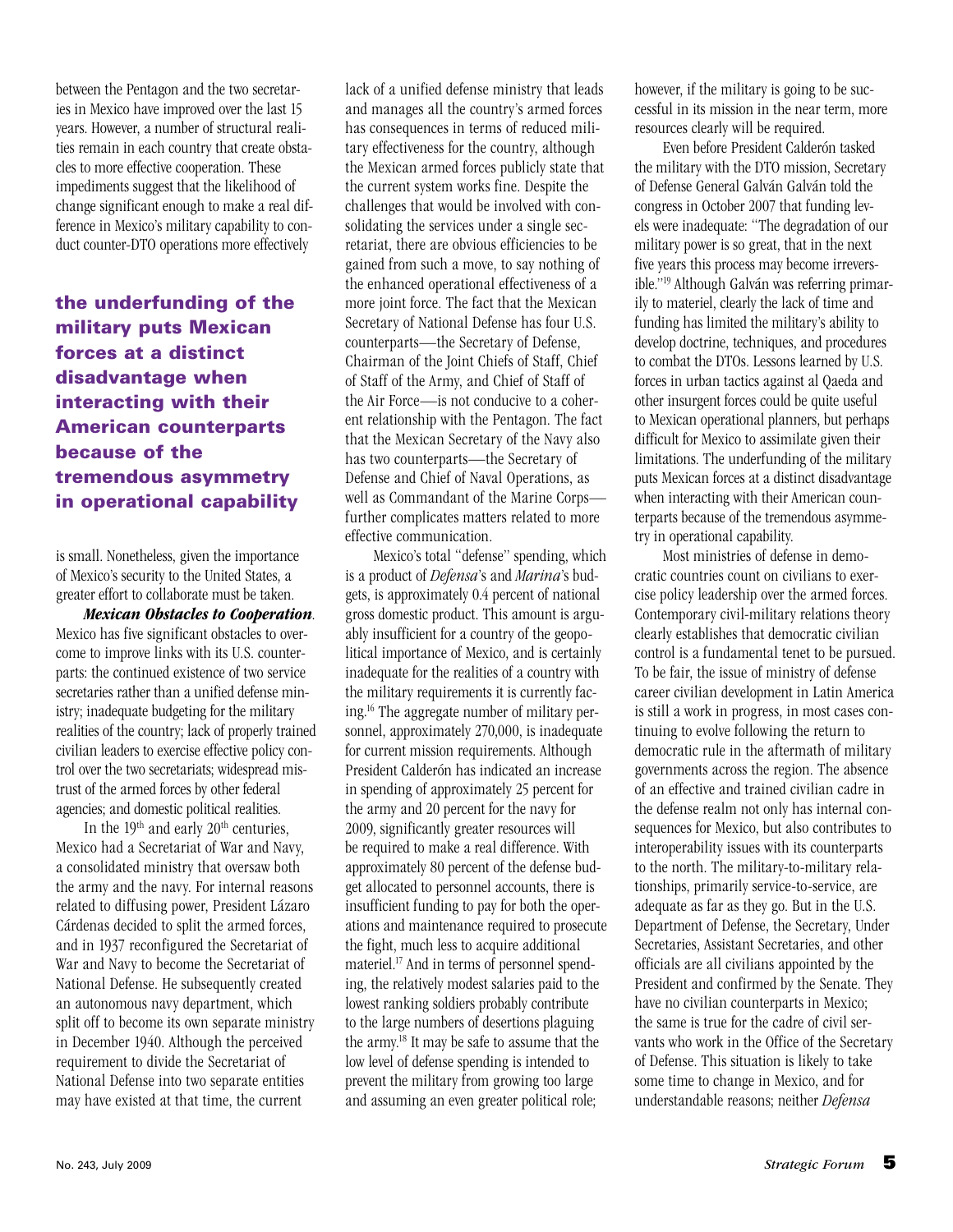nor *Marina* is in a hurry to fall under civilian leadership that, in their view, is likely to politicize (and potentially corrupt) military affairs. Military officers note that most police forces are under civilian political appointee control, and levels of corruption are well known. Mexican officials would be well advised to study the many cases of defense ministry transition to civilian authority throughout Latin America to avoid making some of the mistakes made by others.<sup>20</sup>

For reasons particular to Mexico's situation, the armed forces have operated for many years isolated from other federal agencies. In particular, there is widespread mistrust on the part of both *Defensa* and *Marina* with respect to law enforcement entities of all stripes—federal, state, and municipal—due in part to a lack of knowledge and interaction, but even more so to the widely held view that police forces are notoriously corrupt. The Mexican populace's perception of high degrees of ineffectiveness and corruption of law enforcement agencies is what led President Calderón to turn more decidedly to the armed forces to take on the DTOs and organized crime days after assuming office. While there undoubtedly are corrupt individuals in U.S. law enforcement, the majority of the American public trusts those institutions. The U.S. military's longstanding participation in the interagency process has shaped its doctrinal views, making it fundamentally different from Mexican armed forces.

Finally, but perhaps most importantly, the domestic political reality in Mexico is the strongest limitation to any significant change. Even if the Mexican military favored greater U.S. military involvement to support efforts in the fight against the DTOs, the major limiting factor is domestic Mexican politics. Politicians would adamantly oppose any U.S. military presence in the country in an advise-andassist role, and this stance would most clearly manifest itself in the Mexican congress. Ironically, as recently as 1997, the body was viewed as a "rubber stamp," routinely supporting the lead by the executive branch. But in that year, the PRI lost its absolute majority in the congress, and given the PAN presidential victories and legislative gains in 2000 and 2006, the solid PRI executivelegislative bloc has disappeared. Nationalists

of all political stripes (including the PAN) would likely howl in protest at any suggestion of a U.S. military footprint, however small, on Mexican soil. And given the Mexican constitutional requirement for senate approval of foreign troops in country, the likelihood of carrying out General Barry McCaffrey's logical suggestion of sending a dozen UH–60 Black Hawks to Mexico to support the government is, unfortunately, remote.<sup>21</sup>

*U.S. Obstacles to Cooperation*. On this side of the border, basic constraints must be addressed for DOD to improve its interaction with the Mexican armed forces: the traditional lack of attention to Latin America in general and Mexico in particular; a misaligned organizational structure to deal with defense issues of the Western Hemisphere; the need to understand that although U.S. military priorities tend to differ from those of Mexico, there are areas of commonality; and, as in the Mexican situation, domestic politics.

One of the major challenges for DOD is the lack of attention paid to the region, a reality difficult to overcome for four basic reasons. The United States is a global player, and threats from other parts of the world are perceived as much more serious to its national security; the primary U.S. focus in the region has tended to be on stability, both political and economic; the major challenges confronting the region are developmental in nature; and the hemisphere's tremendously heterogeneous nature presents a complex array of security and defense issues to be addressed. It is only when those political and economic interests are threatened—as this case vividly demonstrates—that U.S. policymakers become aware of the "crisis."

Given these realities, the Pentagon has not routinely placed much emphasis on the hemisphere, save for periods of crisis (relatively recent instances include Grenada in 1983, Central America in general throughout the 1980s, Panama in 1989, and Haiti in 1994–2004). For understandable reasons, USNORTHCOM "was established October 1, 2002 to provide command and control of Department of Defense (DoD) homeland defense efforts and to coordinate defense support of civil authorities."22 Less understandable was why the mission to conduct security cooperation with Mexico was given to a command

whose mission "anticipates and conducts Homeland Defense and Civil Support operations within the assigned area of responsibility to defend, protect, and secure the United States and its interests,"23 rather than to USSOUTHCOM, an existing combatant command whose primary mission is security cooperation and that interacts with most of Latin America—from Guatemala south—and most of the Caribbean. USNORTHCOM is responsible for interacting with Mexico, Canada, and some Caribbean islands. This arbitrary division violates the principle of unity of command and creates unnecessary seams between Mexico and Guatemala, as well as confusion in the Caribbean.

Another factor relates to the priority that the U.S. military has long given to combat operations external to the continental territory of the country. The recent policy decision to raise stability operations to the same level of importance as combat operations may change how the military operates in many ways, but most likely not in its expeditionary nature.24 In contrast, Mexico has focused its efforts on defending the national territory from external attack or against internal threats. This reality, coupled with myriad other Mexico-unique issues, has resulted in armed forces organized, trained, and equipped differently from their counterparts in the United States. The current operational priority against the cartels and

U.S. operational experience in Iraq and Afghanistan, to say nothing of Colombia and the Philippines, would have great utility for Mexican military planners

organized crime seems largely unrelated to traditional U.S. military missions. That said, there is no doubt that U.S. operational experience in Iraq and Afghanistan, to say nothing of Colombia and the Philippines, would have great utility for Mexican military planners as they develop doctrine to confront the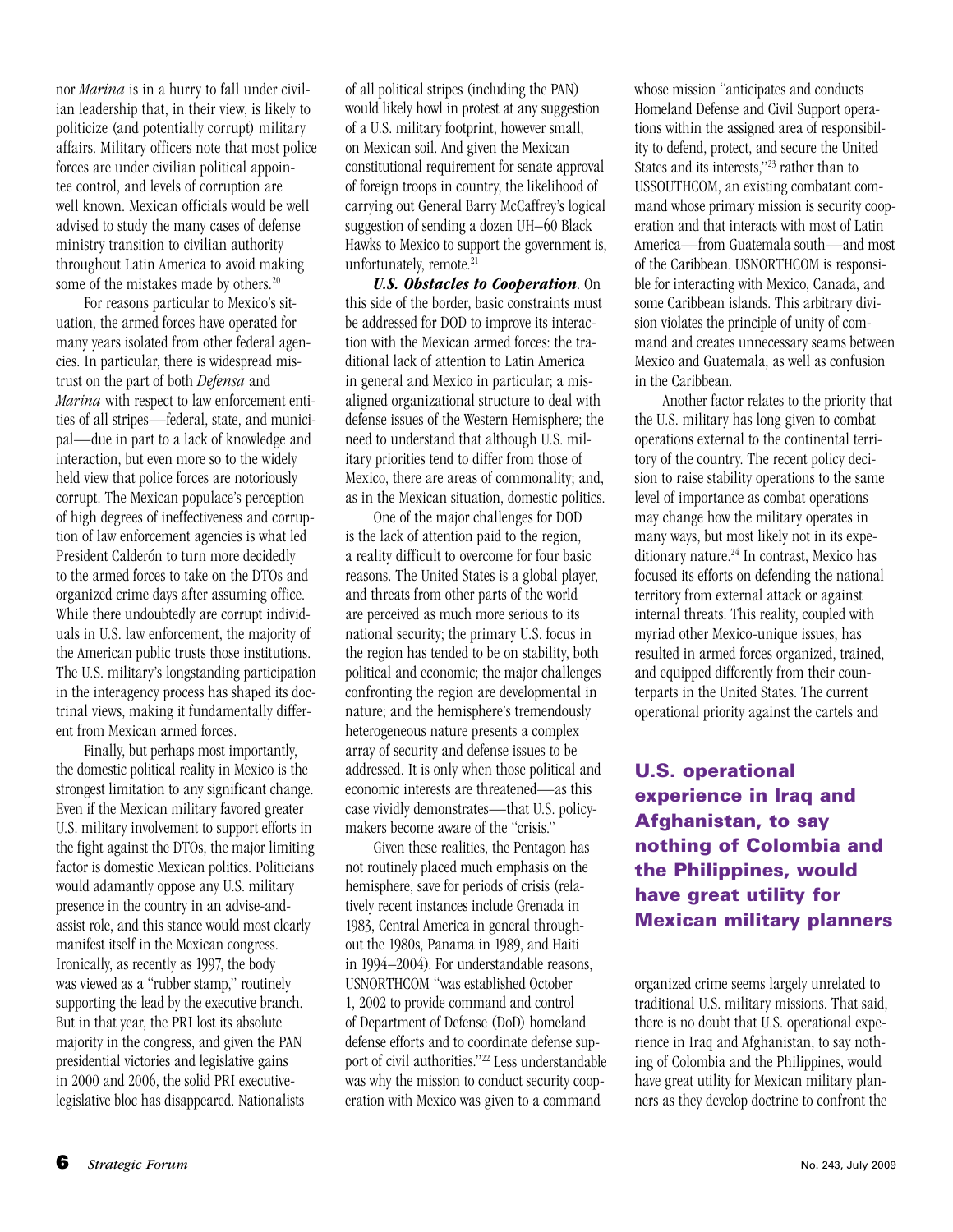DTOs and other armed criminal elements. Learning from that operational experience, however, is both a policy and a political decision for Mexico. Although some limited sharing of U.S. experience is taking place through consultations as well as individual training and education opportunities in the United States, much more effective results would be obtained through collective unit training and operational activities in Mexico. Again, this is highly unlikely to occur for domestic political reasons on both sides of the border, but more so on the Mexican side.

The domestic political realities in the United States and the challenges they would present for providing enhanced funding and security assistance support cannot be ignored. Putting aside the financial and economic crisis affecting the United States, key issues of illegal immigration and border security are highly charged politically (recall President George W. Bush's failed attempt at immigration reform). Any conversation related to more funding and/or training for the Mexican military would generate uproar among constituencies of labor, border protection, human rights, and others. A case in point is the Mérida Initiative, named for the location of a March 2007 meeting between Presidents George W. Bush and Felipe Calderón, conceived to expand bilateral and regional cooperation to combat DTOs, gangs, and other criminal groups. As relatively modest a proposal as that was (although the fact that it was President Calderón's idea makes it an important project), it demonstrates clearly that despite a desire by both executive branches to work more closely together, the U.S. Congress has other ideas. Originally proposed as a \$1.4-billion cooperation package over 3 years in October 2007, only \$465 million was appropriated in the fiscal year 2008 Supplemental Appropriations Act,<sup>25</sup> and of that amount, only \$7 million has actually been spent.26 In the interim, more than 7,000 individuals have been executed in drugrelated violence in Mexico.

A final yet important element that should be explicitly acknowledged (the proverbial elephant in the room) is the lack of trust that exists on both sides of the border, originating within each society's set prejudices, biases, and antipathies toward the

other, based on certain elements of perceptions, half-truths, and stereotypes. As Alan Riding observed, "Probably nowhere in the world do two countries as different as Mexico and the United States live side by side. . . . Probably nowhere in the world do two neighbors understand each other so little. More than by levels of development, the two countries are separated by language, religion, race, philosophy, and history."27 This unpleasant but certainly very real gut-level sentiment constrains each respective government's ability to propose policies and programs that further tie the two countries together.

#### **An Incompatible Interface**

In the United States, the agency with primary responsibility for combating narcotics trafficking is the Drug Enforcement Administration, assisted by other law enforcement agencies; in Mexico, it is now the military. In the United States, the agency with primary responsibility for enforcing Federal firearms laws is the Bureau of Alcohol, Tobacco, Firearms, and Explosives; in Mexico, the Secretariat of National Defense controls weapons and their registration. In the United States, the agency with primary responsibility for attacking organized crime is the Federal Bureau of Investigation; in Mexico, that task has now been assigned to the military (at least temporarily).

As these examples make clear, each country has different realties, and each organizes itself differently to address those realities. The fact that the Mexican president has assigned the mission of combating the DTOs and organized crime to the military does not necessarily imply that the United States must assist exclusively or primarily militarily in that effort. After all, there are a variety of other interagency players that should and can play a supportive role in multiple arenas in Mexico, including the Interior Ministry, Public Security Ministry, and Attorney General's office; the United States can and should support those agencies. That said, and primarily because the Mexican military has the de facto lead, there could (and should) be an important role for the U.S. military to play, ranging from increased training and joint professional military education opportunities, to advice and

assistance across a broad range of operational activities. As undesirable as the Mexican military's key responsibility in the DTO fight may be for sound theoretical purposes, it is vitally important that it be successful. The greatest assistance the Mexican military could receive from the United States in the short term would be along the lines of Plan Colombia, both in terms of funding levels (Plan Colombia spent approximately \$6.3 billion over 7 years) and U.S. security assistance presence on the ground. Sustained interaction between U.S. and Colombian forces has significantly enhanced the Colombian military's tactical and operational effectiveness; no doubt simi-

the fact that the Mexican president has assigned the mission of combating the drug trafficking organizations and organized crime to the military does not necessarily imply that the United States must assist exclusively or primarily militarily

lar qualitative improvements could be achieved in Mexico with similar levels of effort. However, and based in great part on Mexican political sensibilities, the possibility of putting U.S. military forces on the ground in either an advisory capacity or in terms of operational support is highly unlikely (if not impossible).

#### **Issues for Consideration**

The use of the Mexican military to confront the DTOs is clearly not the preferred option. The long-term resolutions to many of Mexico's security concerns are fundamentally developmental in nature; the inability of successive Mexican governments to resolve essential political, economic, judicial, and social challenges have had the unintended consequence of contributing to increasing insecurity. Put another way, the rise of organized criminal entities, drug trafficking organizations,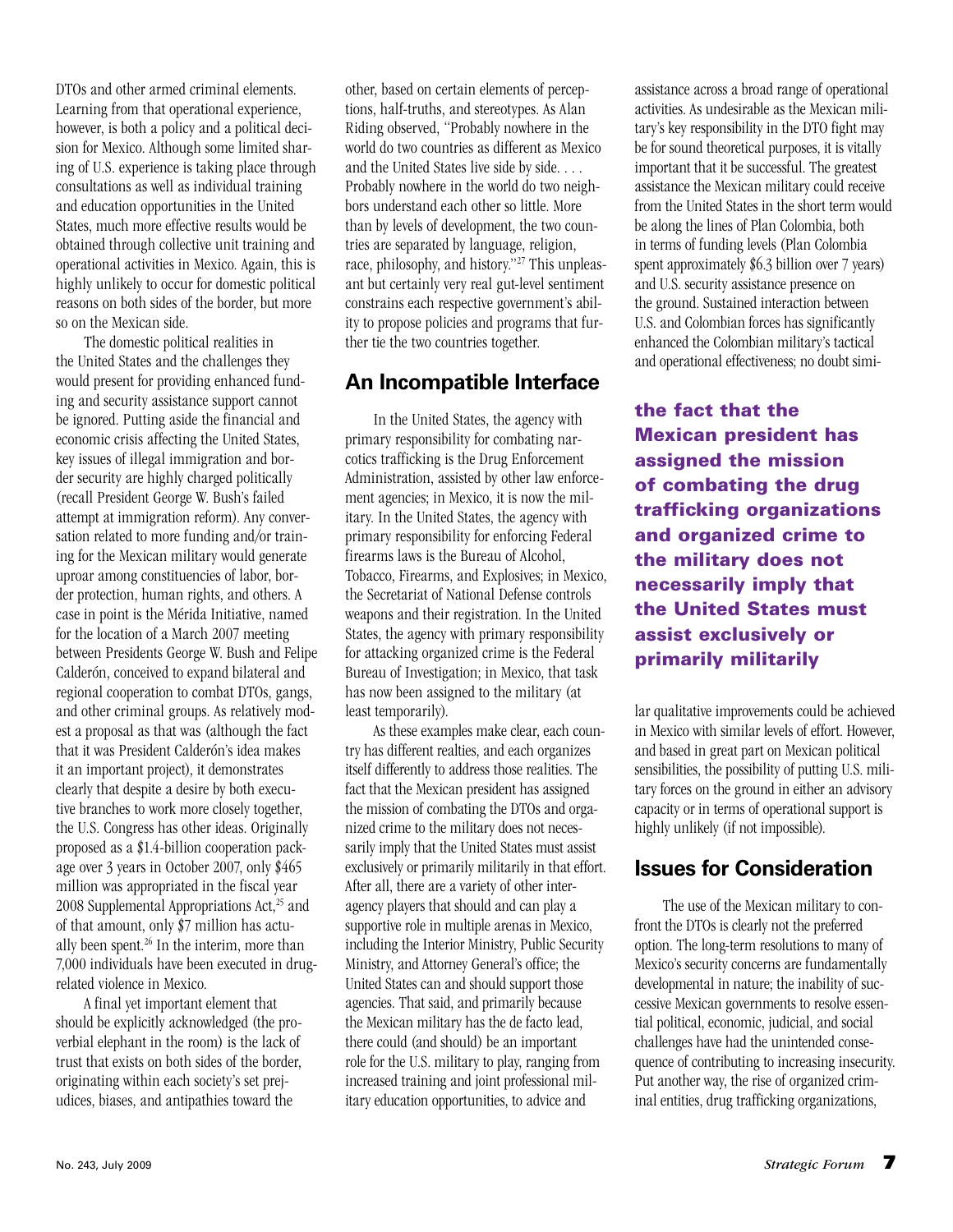gangs, and other expressions of violence is one of the unintended consequences of the failure of previous generations of Mexican governments to genuinely democratize, to generate market-based economic growth and wealth, and to instill a viable and respected system of justice based on the rule of law.

The preferred method of dealing with the actors responsible for generating much of the violence in Mexico is with legitimate, professional, and effective law enforcement agencies. Whether Mexico adopts a

#### it is imperative that the United States pursue every effort to assist both *Defensa* and *Marina* in their mission to defeat the drug trafficking organizations

Colombian or Chilean model (both of which rely on a single national police force that operates under the direction of the defense ministry), creates a Carabinieri force along the Italian model, or modifies its current model of state and municipal police forces supplemented by federal entities with specific jurisdictions is an internal matter. The most recent changes to the federal law enforcement system, implemented on June 1, 2009, appear as simply another form-over-substance exercise. In any case, fundamental reform will take time,<sup>28</sup> as well as continued political will by both the executive and legislative branches.

In the interim, the Mexican armed forces have been tasked with the counter-DTO mission. There are four fundamental risks associated with this tasking, any of which threaten to undermine the legitimacy and credibility of the military, the most respected governmental entity in Mexico:

■ increased human rights abuses, which, according to the Mexican Human Rights Commission, have already begun

■ increased possibility (if not to say likelihood) of corruption of the armed forces, both at individual and institutional levels

■ continued and deepened "militarization" of public security in Mexico, with associated risks of greater military involvement in nonmilitary affairs

■ lack of a "reserve." If the armed forces are unable to break the collective backs of the DTOs, the president has no other available option, having already employed the last resort. Mexico does not become a failed state per se; rather, it continues to muddle through, with organizations such as the Juarez or Gulf cartels challenging the authority of the federal, state, and local governments to exercise legitimate control. How long the society can tolerate this situation is an open question, but it certainly cannot do so indefinitely.

Given these risks, it is clearly in the interest of the United States to collaborate more effectively with the Mexican government and its armed forces to assist in their success. And for that reason, it is imperative that the United States pursue every effort to assist both *Defensa* and *Marina* in their mission to defeat the DTOs. Domestic political realities on both sides of the border will make this a difficult undertaking. The question is whether the United States is sufficiently engaged to understand the implications of failure in the task to deal effectively with the actors associated with the violence in Mexico. President Barack Obama and members of his administration have spoken of the need for the United States to carry its share of the burden on its side of the border. This is a necessary but insufficient commitment to the problem. Success in Mexico is every bit as (if not more) important as success in Afghanistan. And given that reality, U.S. policymakers need to think of the commitment to Mexico in terms relative to those of our commitment in Afghanistan; this approach will quickly make clear that the \$1.4 billion of the Mérida Initiative is—at best—only a marginally adequate first step.

The case study that merits comparative analysis is Plan Colombia. Despite the differences between the two realities—and they are not insignificant, beginning with the fact that the DTOs in Mexico are not insurgents—there are certain obvious similarities. First and foremost is the growing strength of

illegal and illegitimate actors with access to arms and funds who challenge the authority of the state, similar in certain aspects to the situation of Colombia in the late 1980s and early 1990s. President Ernesto Samper's ties to Cali DTOs were more nefarious; for his part, President Fox ignored the progressive growth of the DTOs, leaving President Calderón with a dire security situation. President Alvaro Uribe developed a policy of democratic security to turn the situation around; President Calderón assigned the task of defeating the DTOs to the military.<sup>29</sup> Keeping in mind the differences between the situations, there are many lessons learned from the cooperation with Colombia that DOD could apply with its Mexican counterparts.

DOD should recognize its critical role as the key agency capable of engaging successfully with both *Defensa* and *Marina*; it needs to think creatively and innovatively about how it can find areas of commonality and cooperate more effectively. Chairman of the Joint Chiefs of Staff Admiral Michael Mullen understands this and is clearly interested: "Mexico is certainly more of a concern to me . . . certainly, with the deaths, the drug issues, the kinds of things that we've seen grow dramatically over the last year, and I know that we're looking for ways to assist them in terms of addressing this kind of threat."30 The pending task is to discover how to do that.

The following are some suggestions:

■ The Deputy Assistant Secretary of Defense for Western Hemisphere Affairs (DASD WHA) could convene a high-level working group with the key DOD players, including those from OSD, the Joint Staff, USNORTHCOM, USSOUTHCOM, U.S. Central Command, and U.S. Special Operations Command, as well as the Services, to identify U.S. capabilities that could be employed by Mexican forces against DTOs. Once identified, the DASD WHA could lead a senior-level delegation to Mexico to engage with both *Defensa* and *Marina* to collaborate on their views regarding potential areas of commonality. More explicitly, the U.S. Secretary of Defense should propose to his counterparts in Mexico the reestablishment of the Bilateral Working Group.

■ DOD should acknowledge that the combatant command with experience in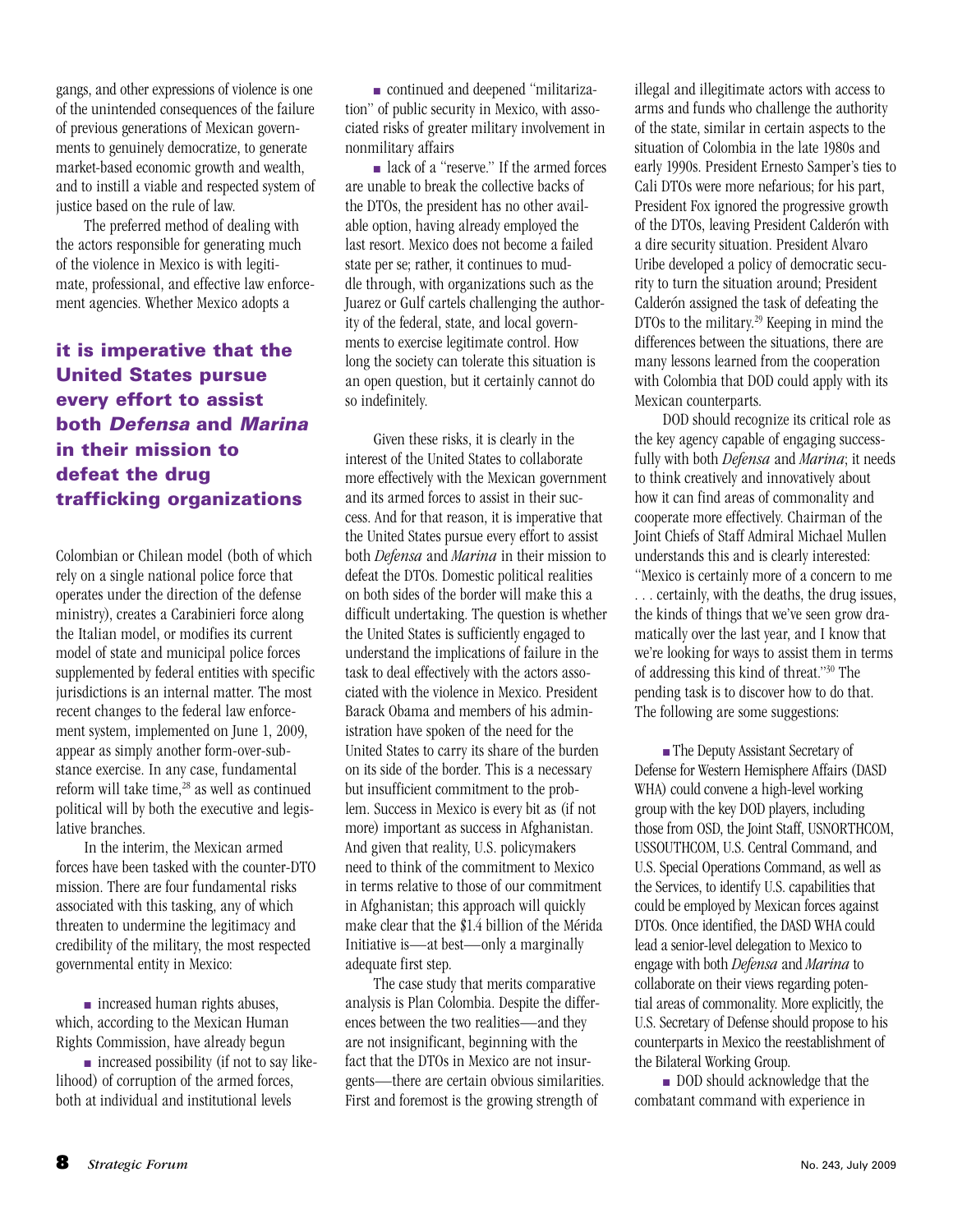developing, implementing, and overseeing the security assistance associated with Latin America is USSOUTHCOM. It is organized for providing security assistance and is much better staffed and experienced to support Mexico's current requirements than USNORTHCOM. The lessons learned from coordinating and implementing Plan Colombia reside in USSOUTHCOM and would be useful for Mexico's purposes. If properly coordinated and explained, Mexico's reaction might be more positive than when it was placed under USNORTHCOM.

■ Perhaps most significantly, if done correctly, this effort could prove a positive step to working through this incompatible but extremely important interface. If the Mexican military perceives that DOD is

if the Mexican military perceives that DOD is sincere in collaborating effectively, it could help begin to erode the historic mistrust and set the stage for improved interaction in the future

sincere in collaborating effectively to enhance their capabilities in a time when they are being tasked to accomplish critical missions for their national security, it could help begin to erode the historic mistrust and set the stage for improved interaction in the future.

More broadly, the U.S. policy community must rethink its operational organization; the Mérida Initiative is illustrative of the problem. The interagency coordination process at the national level works reasonably well to develop policy options; integrating the options at the operational and tactical levels is difficult, for each agency has its own individual responsibilities. In the case of Mérida, the stovepiped efforts of the Departments of Homeland Security, State, Justice, Treasury, Defense, and other agencies are largely doing their own individual missions, with no one effectively in

charge. Although both USNORTHCOM and USSOUTHCOM have interagency efforts, the shortcoming is that they are military organizations led by uniformed military officers, supported by interagency officials. Although certainly not unique to the Mérida case, a true whole-of-government approach would be significantly different, led by a senior civilian, in which the regional combatant commander is a supporting actor. An innovative solution would be to create a pilot DTO Issue Team, an interagency team dedicated to integrating the U.S. response as described in the Project on National Security Reform,31 staffed with representatives from the key departments, led by a senior civilian official with extensive experience in Mexico. Less likely to be truly effective is the newly appointed "border czar" because of the weakness of the position itself.

U.S. policymakers have two basic options: status quo or more innovative action. Given the historical and structural obstacles that stand in the way of progress on both sides of this relationship, the latter option will require top-level political commitment and sustained attention from senior officials in the White House and Departments of State and Defense. A similar effort will be required on the Mexican side for this effort to succeed. Absent such commitment to a truly strategic partnership, the relationship will continue along its current—less than optimal—path that does little to make it possible for the two countries to address problems they both face and advance to better and more mutually satisfactory relations.

#### **Notes**

<sup>1</sup> For a comprehensive review of the current state of threats being faced by Mexico, see Security in Mexico: Implications for U.S. Policy Options, RAND MG–876–RC (Santa Monica, CA: RAND, 2009).

2 See, for example, George Friedman, "Mexico: On the Road to a Failed State," STRATFOR Weekly, May 13, 2008, as well as the 2008 Joint Operating Environment, available at <www.jfcom.mil/newslink/storyarchive/2008/ JOE2008.pdf>, 34.

<sup>3</sup> With due credit to Alan Riding's classic book on the bilateral relationship, *Distant Neighbors: A Portrait of the Mexicans* (New York: Knopf, 1984).

4 Comments during his interview on *Meet the Press*, March 1, 2009.

5 The Tampico Affair was, in essence, a minor confrontation between U.S. and Mexican soldiers in which Mexican soldiers pointed their weapons at the American troops. In that neither side spoke the other's language, confusion arose, and the situation escalated.

6 As specified in the Mexican constitution of 1917, article 89, section VI.

7 Raymond Estep, *United States Military Aid to Latin America*, Air University Documentary Research Study no. AU–200– 65–ASI (Maxwell Air Force Base, AL: Aerospace Studies Institute, Air University, 1966).

8 See <www.archives.gov/federal-register/ codification/executive-order/09080.html>.

<sup>9</sup> It is ironic to note that President Fox, speaking to the Permanent Council of the Organization of American States, indicated his intent to withdraw from the treaty on September 7, 2001, just days prior to the terrorist attacks of 9/11.

<sup>10</sup> The helicopters were transferred under section 506(a) (2) Excess Defense Articles, which stipulates that they are available "as is, where is"; they had the advantage of being "free," but they were still Vietnam era vintage aircraft.

<sup>11</sup> Mexican constitution of 1917, article 89, section X.

<sup>12</sup> The literature regarding the Mexican military's evolution is plentiful, in particular Roderic Ai Camp's *Generals in the Palacio: The Military in Modern Mexico* (New York: Oxford University Press, 1992); and *The Mexican Military on the Democratic Stage* (Westport, CT: Praeger Security International, 2005).

<sup>13</sup> Mexican constitution of 1917, article 76, section III.

<sup>15</sup> *Marina* has participated in coincidental operations with both the U.S. Coast Guard and U.S. Navy since the 1990s. In addition, they have liaison officers at both USSOUTHCOM's Joint Interagency Task Force–South in Key West, and at USNORTHCOM in Colorado Springs.

<sup>16</sup> While the Colombian and Mexican realities are certainly different, it is worth noting that Colombia spends about 4 percent of its gross domestic product on defense (in fairness, these

 $14$  Ibid.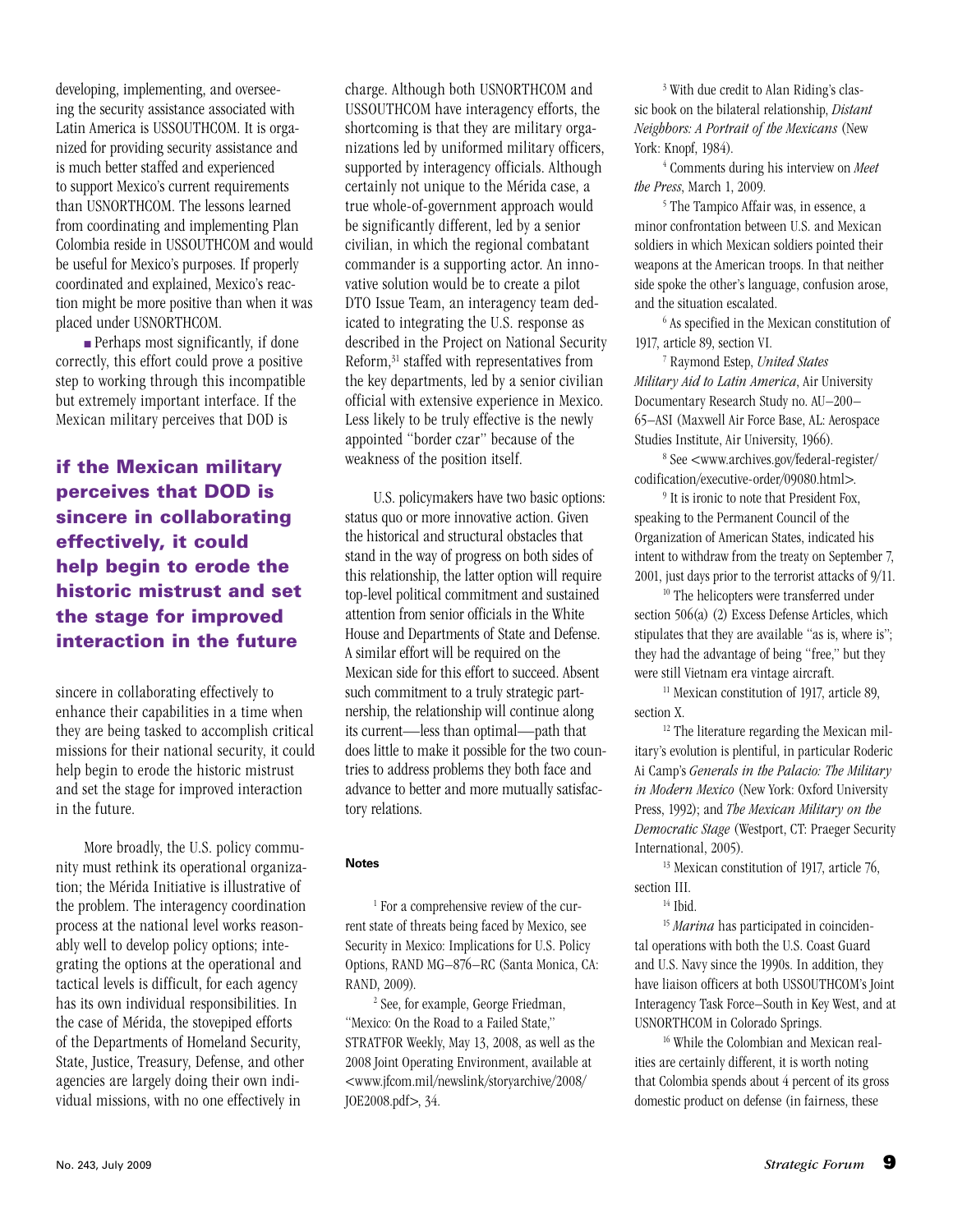figures include the national police, formally part of the defense ministry).

17 See Jorge Luis Sierra's analysis in "Unas fuerzas desarmadas," *El Universal*, February 15, 2008. He cites *Defensa* as spending 85 percent on personnel accounts, with *Marina* spending 72 percent on personnel accounts.

<sup>18</sup> According to information obtained by the *El Universal* newspaper, more than 18,000 soldiers deserted in 2008, on top of an additional 150,000 over the previous 8 years.

19 Roberto Garduño y Enrique Méndez, "Equipo y materiales del Ejército, obsoletos, advierte el general Galván," *La Jornada*, October 10, 2007.

<sup>20</sup> There are almost as many models as countries in the region, with four led by active duty military officers (Mexico, Guatemala, Dominican Republic, and Venezuela) and one by a retired military officer (El Salvador). Those that merit close analysis include Colombia, Argentina, Brazil, and Chile.

21 William Booth and Steve Fainaru, "U.S. Aid in Drug Wars Criticized," The Washington Post, April 5, 2009, A1.

22 See USNORTHCOM Web site, <www.northcom.mil/About/index.html>.

 $23$  Ihid.

<sup>24</sup> Department of Defense Directive 3000.05, "Military Support for Stability, Security, Transition, and Reconstruction (SSTR) Operations," November 28, 2005. Paragraph 4.1 states: "4.1. Stability operations are a core U.S. military mission that the Department of Defense shall be prepared to conduct and support. They shall be given priority comparable to combat operations."

 $25$  Another \$300 million is currently in the Fiscal Year 2009 Foreign Operations Appropriations Act.

26 Booth and Fainaru.

27 Alan Riding, *Distant Neighbors: A Portrait of the Mexicans* (New York: Vintage, 1985), xi.

28 A recent column in *El Universal* newspaper cites Monte Alejandro Rubido García, technical secretary of the Mexican National Security Council, assuring that the Army will be "on the streets" until 2013. See Jorge Luis Sierra, "El Ejército en las calles: los riesgos de seguir militarizando la lucha antinarco, *El Universal*, April 21, 2009.

29 An interesting analysis is provided in Vanda Felbab-Brown, "The Violent Drug Market in Mexico and Lessons from Colombia," Policy Paper 12 (Washington, DC: The Brookings Institution, March 2009).

30 Comments during a press conference in the Pentagon on February 25, 2009.

<sup>31</sup> See Project on National Security Reform (PNSR), *Forging a New Shield* (Washington, DC: PNSR, November 2008), 490: "Issue teams are interagency teams that use supporting department and agency assets and the infrastructure built in geographic offices to move policy forward on an issue. They are the central hubs for end-to-end issue management, integrating diplomatic, military, economic, aid, intelligence, law enforcement, and other national security system capabilities. They allow issue management to be conducted below the level of the president, greatly expanding the number of challenges the national security system can manage."

**The Institute for National Strategic Studies (INSS) is a policy**  research and strategic gaming organization within the Nation **Defense University (NDU) serving the Department of Defense, its components, and interagency partners. The institute provides senior decisionmakers with timely, objective analysis and gaming events and supports NDU educational programs in the areas of international security affairs and defense studies. Through an active outreach program, including conferences and publications, INSS seeks to promote understanding of emerging strategic challenges and policy options.** 



**The Strategic Forum series presents original research by me of NDU as well as other scholars and specialists in national security affairs from this country and abroad. The opinions, conclusions, and recommendations expressed or implied within are those of the contributors and do not necessarily reflect the views of the Department of Defense or any other agency of the Federal Government. For information on NDU Press visit the Web site at http://www.ndu.edu/inss/nduhp. INSS also produces** *Joint Force Quarterly* **for the Chairman of the Joint Chiefs of Staff; the journal can be accessed at www.ndupress.edu.**

**INSTITUTE FOR NATIONAL STRATEGIC STUDIES** 

**Patrick M. Cronin Eugene B. Rumer** Director **David H. Gurney**

Director of Research Director, NDU Press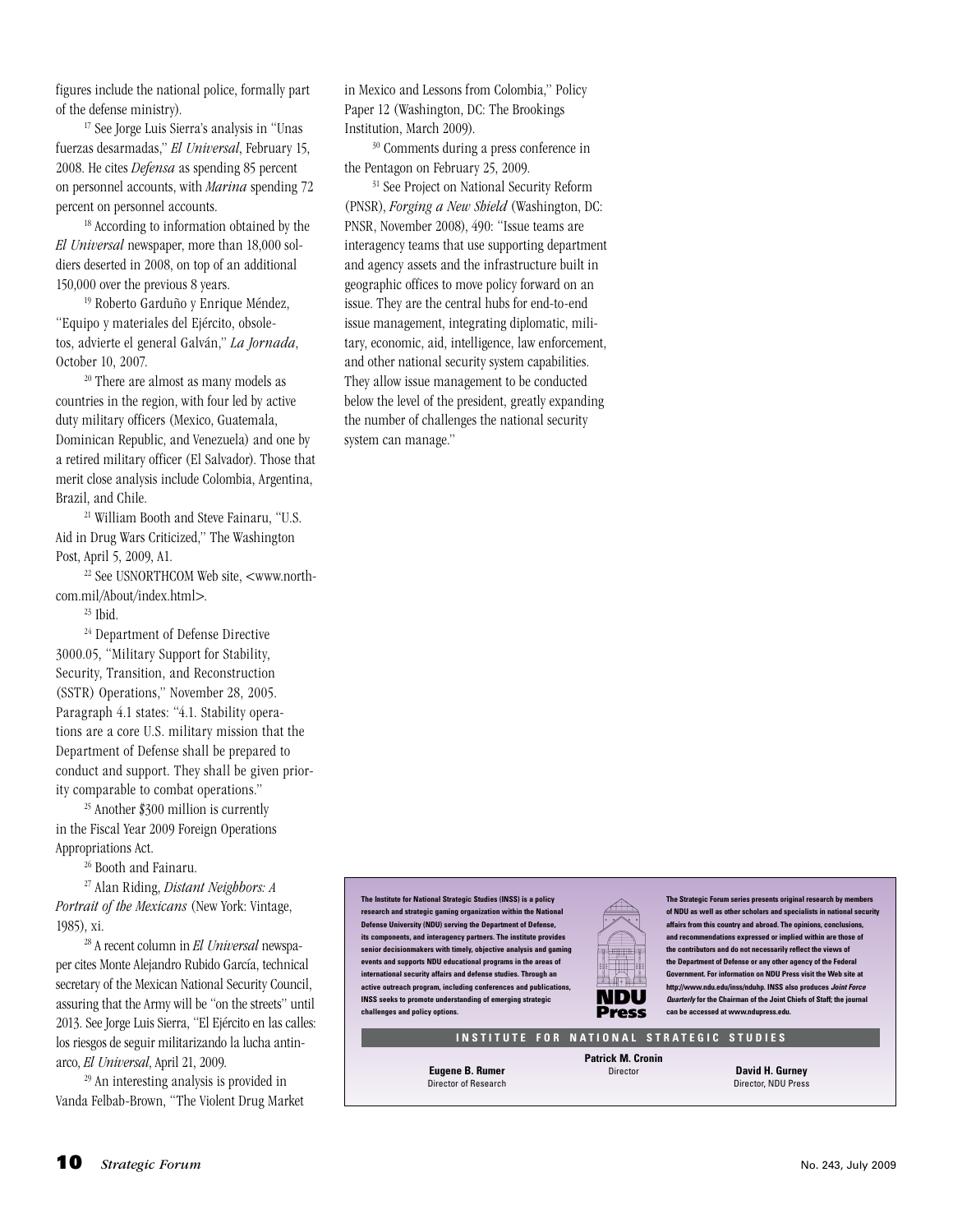#### **New from NDU Press**

**Global Strategic Assessment 2009: America's Security Role in a Changing World**

*Edited by Patrick M. Cronin* NDU Press, September 2009

#### **from the Introduction**

Although the United States cannot afford to be the world's exclusive security guarantor, the world is ill-prepared for U.S. retrenchment. This Global Strategic Assessment offers a conceptual pathway for U.S. policymakers to begin recalibrating America's security role to reverse what has appeared a widening gap between U.S. ends and means, now and in the future. International security requires U.S. active engagement, but the character of that engagement is changing along with the global environment. Worldwide trends suggest that the United States will increasingly have to approach complex challenges and surprises through wider and more effective partnerships and more integrated strategies. This volume explains the complex security environment and how in particular the United States can begin the process of strategic adaptation.

Complexity is the watchword of our century. This assessment should be a healthy reminder of just how complex and dangerous—a world we live in. That complexity was encapsulated by the Greek poet Archilochus, who said that the fox knows many things but the hedgehog had only one big idea. During the previous administration, the United States conflated security under the umbrella of a "global war on terror" and focused on a single big idea. Thus, in this volume a central idea, if not an organizing principle, is that the United States will have to be as clever as the fox, keeping its eye on multiple challenges and taking care not to exert

its finite resources on any single problem. Preparing for and dealing with such profound complexity requires particular capabilities, approaches, and proclivities: cultural, developmental, experiential, technical, organizational, political, and operational. These attributes can be selected, cultivated, and enhanced, and it seems that they will have to be if we are to survive, let alone succeed.

This book attempts to bridge the gap between theory and praxis, but it is not a policy blueprint. As suggested above, its overriding message is to emphasize global complexity and America's vital yet limited role in coping with that complexity. Some critics of this volume will hew to a traditional view of security and the world, claiming that the threats are far more straightforward and the world quite predictable. Indeed, the world of tomorrow will carry on with a great deal of continuity. It is also fair to say that this volume tries harder to identify change than highlight that continuity. Even so, the gist of this research undertaken by 125 schol-

ars suggests that policymakers and analysts are only beginning to come to terms with the uncertain, complex world in which we operate. For instance, too little systematic thought has been given to the dynamic interactions between state and nonstate actors or between economics and security, to cite only two issue areas. Moreover, to the extent that officials and analysts are able to stay on top of global trends, they also realize that our prescriptions, policies, and strategies tend to lag woefully behind them.

Today's world is marked by the uneasy coexistence between traditional geopolitics and ever-widening globalization. A fundamental question undergirding this volume is how the United States can best use its essential and yet insufficient influence in a world marked by both rising state power centers and the devolution of power into the hands of more nonstate actors. Clearly there is no simple prescription for the problem of how the United States can best exert its influence in this dynamic security landscape. Even so, the breadth of threats, challenges, and opportunities that may surface in the coming years will require a comprehensive approach that utilizes the full continuum of power—be it hard, soft, smart, dumb, or fuzzy. Complexity should not be an excuse for ignoring clear, urgent, and obvious dangers, but responses to those threats must better assess the side-effects and opportunity costs of neglecting the full array of challenges confronting the United States and the world. In short, there is no substitute for making conscious choices within a grand strategic perspective: the world cannot afford for us to be narrow, near-sighted, or parochial. . . .